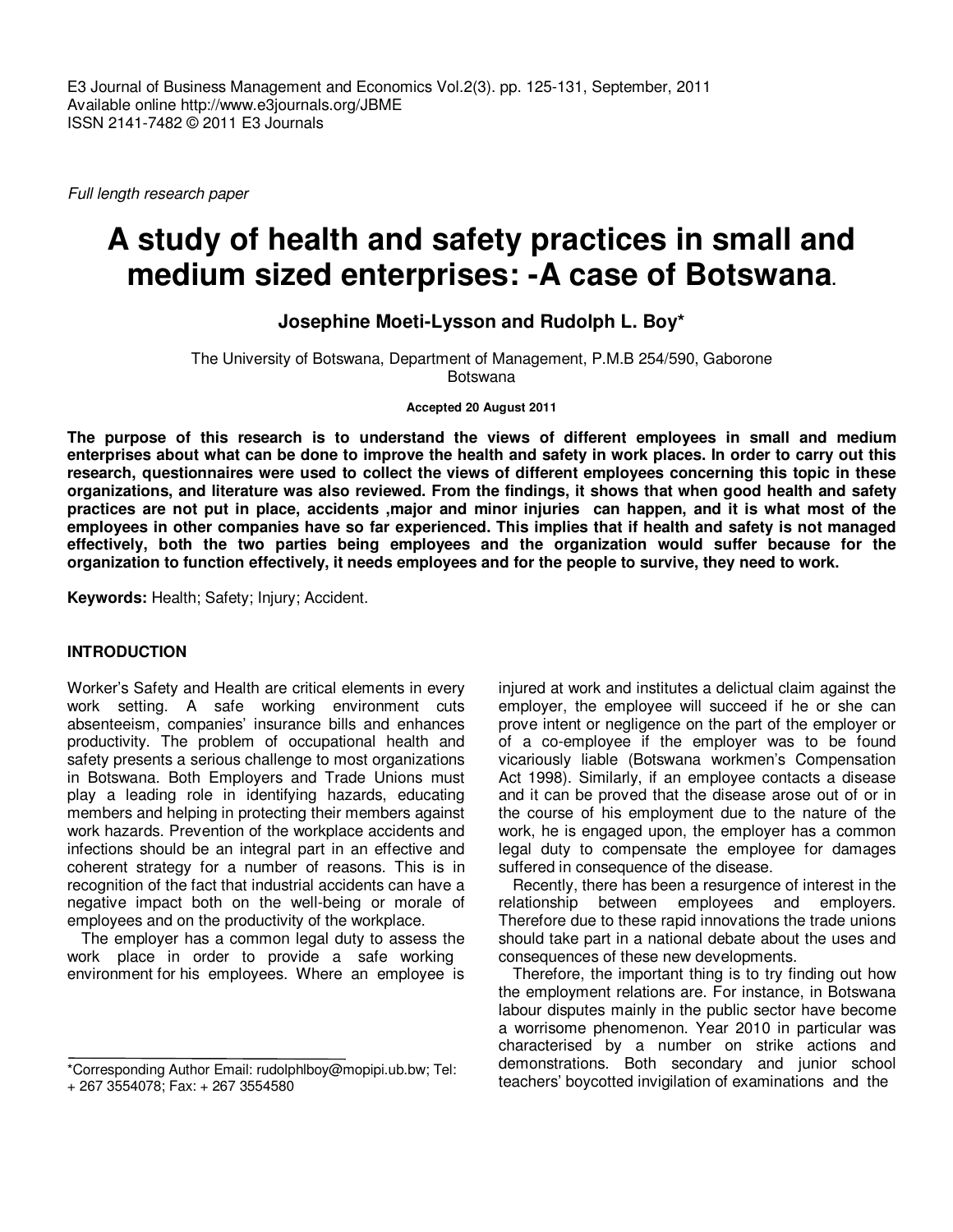highest institution of learning University of Botswana waged a five-day strike demanding better wages and working conditions. In the construction industry most predominantly the Chinese companies had labour disputes which affected completion of projects. (Kehakgametse, 2010). A lot of literature addressed this but there is a considerable gap in that health and safety on the employee's practices in small and medium enterprises were not studied in Botswana and we have not found any substantial literature on it. Therefore the research being proposed will attempt to close this gap.

# **Literature review**

According to Ragin (2007), health and safety is a universal element that needs to be taken into consideration especially in small and medium enterprises as it is becoming a major problem for employers in the world. Tailor (1998) continues to add that health and safety of employees in small and medium enterprises has long being ignored in Africa and as a result there are increasing cases of accidents occurring in small and medium enterprises. There is usually lack of management support in small and medium enterprises as most of them look at maximizing of profits instead of improving the working conditions hence the results are poor health and safety of the employees. Moreover, companies don't develop the risk management system hence increased numbers of accidents. Some small business owners lack experience on the recent technology and machinery designed in developed countries hence end up not using them properly leading to accidents.

As per Kandwaty (1997) if management fails to provide a safe and satisfying work climate, workers should respond by absenteeism, lateness or deliberately working slowly. Due to some financial constraints both enterprises end up finding themselves not employing a range of health and wellness initiatives to address health improvement in workplaces. In response to this, Botswana has established Factories Act (Chapter 44:01) which has stipulated some guidelines on how to exercise the good health and safety of employees. Section 51 of Part VII of Factories Act stipulate that in every factory which is in connection with any process carried on where dust or fume or any other impurity of such a character and to such an extent as to be likely to be injurious or offensive to the person employed, all practical measures should be taken to protect the persons employed. Section53 of the same Act continues to add that where workers are employed in any process involving excessive

exposure to wet or to any injurious or offensive substance, suitable protective clothing and appliances, including where necessary, suitable gloves, footwear, googols, head or face coverings or any other necessary clothing or appliance required by the chief inspector, shall be provided and maintained for the use of such workers.

In different small, medium enterprises, a lot of accidents and injuries do occur to employees involved, which could lead to permanent disability or the victim having to leave the work afterwards. These accidents happen in different places e.g. construction sites as some companies do not provide protective clothing for their employees' .The absence of protective clothing increases the risk of being accident prone.

Research on occupational health practice in SADC countries reveal that "workers are exposed to new chemical, psychosocial and physical hazards that are emerging from new forms of industrial processes and work organization" (Loewenson, 1998). Studies have also shown that occupational injury, illness and fatality currently accounts for significant losses, with over 3% GDP losses annually due to these causes. This means investments in occupational health and safety can thus bring gains in productivity and market access (Loewenson, 1998). According to Burlington (2000), there are costs to be borne both in the prevention of accidents and the provision of a safe working environment as well as the cost of any accident, for example cost incurred for replacing damaged materials and tools.

Some organizations offer medical insurance as part of their benefits package, but this can be expensive. It would be just as sensible to spend time performing an audit of staff health before there was a need to take remedial medical action. This may mean organizations getting actively involved in the wellbeing of their staff by educating them about the problems associated with poor diet, smoking stress and alcohol abuse to name a few. By taking an active part in the prevention of disease the organization retains its workforce, any costs associated with prevention can be offset against potential absenteeism Taylor,(1998). The International Labor Organization (ILO) formulates international labour standards in the form of Conventions and Recommendations setting minimum standards of basic labour rights: freedom of association, the right to organize, collective bargaining, abolition of forced labour, equality of opportunity and treatment, and other standards regulating conditions across the entire spectrum of work related issues. It provides technical assistance primarily in the fields of: employment policy, labour law and industrial relations, working conditions, labour statistics and occupational safety and health.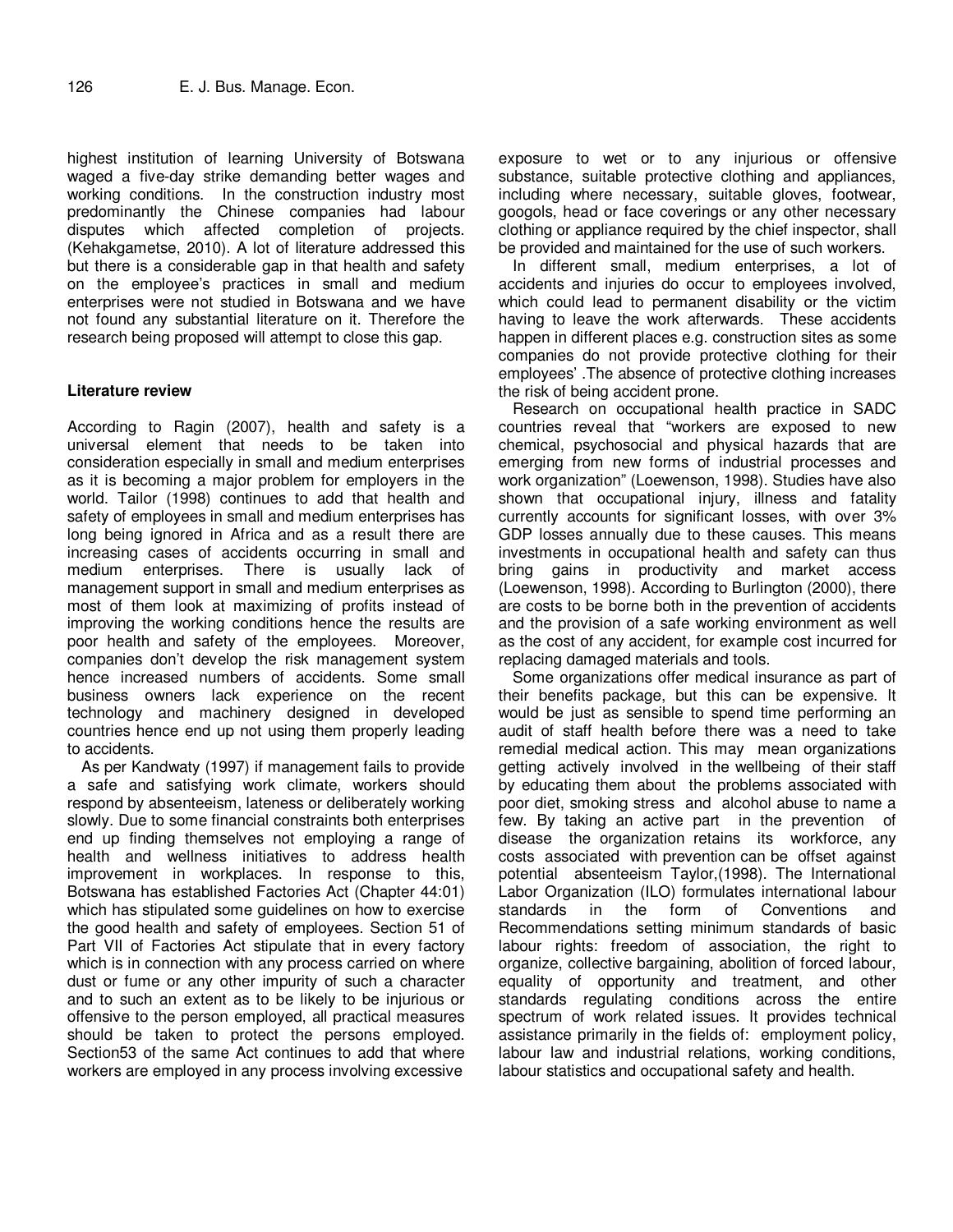Poor employee health and safety according to Goetsch, (1995) has got some negative effects. The overall costs of accidents include such factors as lost wages, medical expenses, insurance administration, fire related losses and indirect costs. There is also dissatisfaction with work hence the elements of the job and the work environment are believed to have a role to play in explaining absence patterns. Fitzpatrick (1989), cited evidence of general boredom with the job and poor working conditions as factors which contributed to dissatisfaction in the workplace.

Senai (2008), stated that the government of Botswana interest on the area of occupational health and safety has grown and developed over the years for instance companies like Water Utilities Cooperation have adopted the concept of and undertook to implement safety and health in the early 1990's, safety awareness teams were also established around 1992 to come up with a systematic and structured method of implementation and monitoring safety in the workplace. Therefore, there should be a cause of concern for organizations and employees given that social, physical and psychological well being of workers depends on a safe work environment.

Employees of Sinohydro, a Chinese company contracted to build the P1.3 billion dam and access road at Dikgatlhong have painted a picture of deteriorating relationship between them and the company. Presenting their concerns before the Parliamentary labour relations committee, the employees' representative, said workers were dismissed for being vocal on workers' rights. Recently, he said, members of a welfare committee were shown the door for articulating workers' needs. He also said Sinohydro Corporation hired employees on one-month contract basis, which was changed from the initial agreement of one year. He informed the committee that the overall safety standard in the site was low and hazardous, citing safety boots, which he said were not water resistant while at times new employees went for a long time without being issued with safety equipment. He said employers followed a wrong procedure of forcefully deducting employees' salaries for damaging and improper use of construction equipment. He said there was still a problem of communication barrier at the site between the employers who speak Chinese only and employees who speak English and Setswana. This, he said, at times resulted in physical fights. These projects include dams, stadiums, airports; all

these major projects worth P20 billion circulating within 25 Chinese constructors. Kehakgametse (2010).

# **METHODOLOGY**

The universal population of our research is twenty construction and ten cleaning companies situated in Gaborone, Botswana. Two organizations (Landscape Cleaning Company and China Civil Engineering Company) will participate in this research. The sample size comprised the above mentioned enterprises and there were eighty questionnaires given out to the respondents. In order to acquire sampling frame, individuals had to complete the blank space by writing their type of job. This was to identify the number of different types of employees in different organizations that are exposed to risks that affect their health and safety, Saunders et al., ( 2007). A sample was drawn out of the target population using the simple random<br>sampling technique (a probability sampling sampling technique (a probability sampling technique).The sampling technique was used as it was fair in that it gives all members of the population equal chances of being chosen to constitute the sample and in effect this technique will help eliminate biasness or the likelihood of choosing certain members of the population to be in the sample Hussey et al (1997). The sample was made up of eighty respondents with thirty five of the respondents being from Landscape Cleaning Company, and forty five from China Civil Engineering Company.

# **Instrument used for data collection**

A combination of research methods and techniques were used to collect data. These included among others, observation, personal interviews and focused group discussions. The researcher used a self administered qualitative questionnaire containing two types of questions: closed and open ended questions. The Narrative analysis analytical approach was used to analyze the data that has been collected for it to convey meaning to people. According to Saunders et al., 2007:504, a narrative is broadly defined as an account of an experience told in sequenced way indicating a flow of related events that when taken together are significant to the narrator and convey meaning to the researcher.

Closed-ended questions would offer the respondents with a list of responses from which they would be required to choose from while the open ended-questions would enable the respondents to give their general reactions to the questions thus providing the researcher with a rich array of data. Understanding the deeper issues which quantitative research bury in figures is critical in exploring the underlying motives. A questionnaire survey was conducted and in addition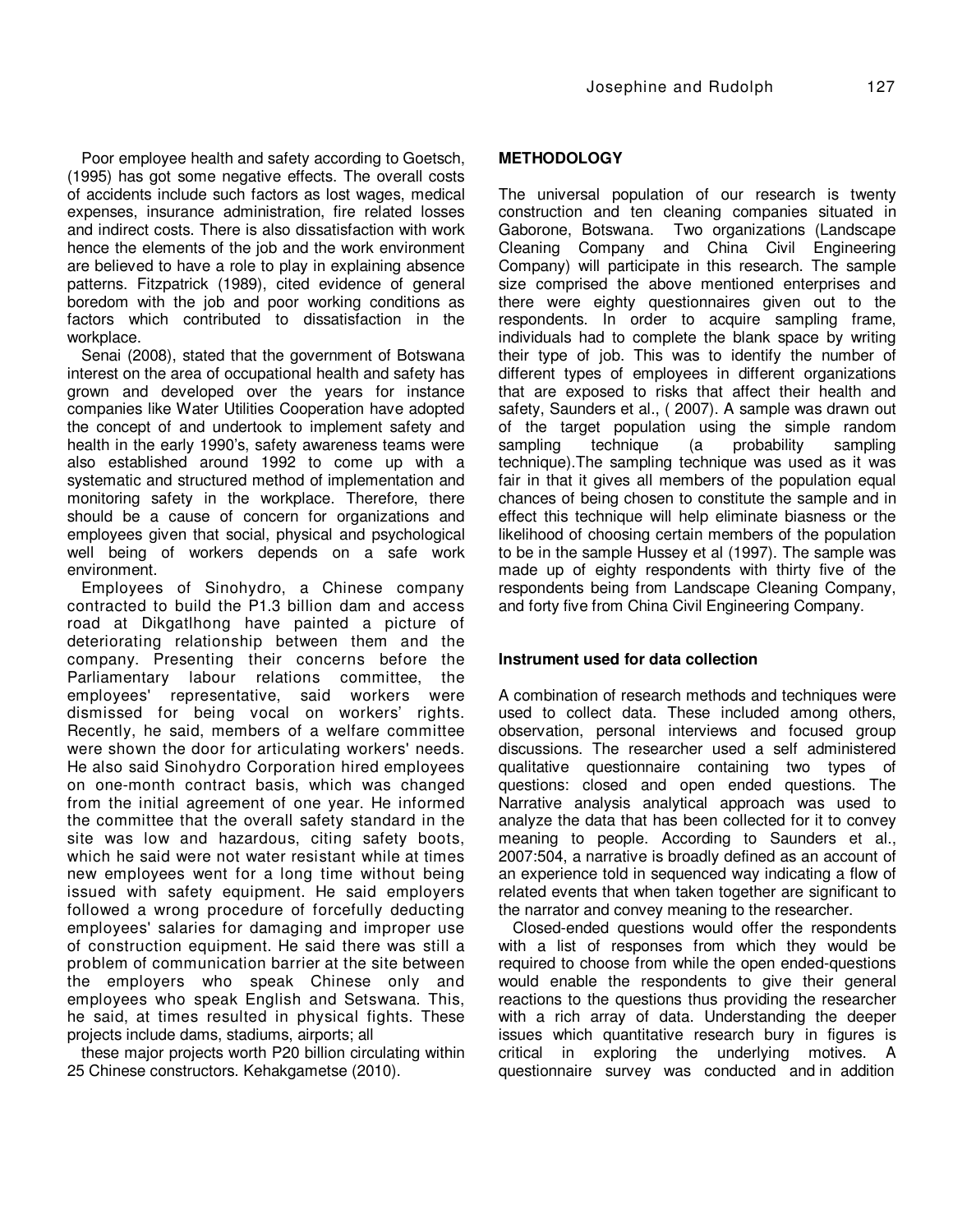physical observations were also conducted on construction sites in order to relate questionnaire responses to what is actually obtained on construction sites. The study was limited to Gaborone only. The subject instrument is informed by the reviewed literature to further validate the instrument, it was circulated for review by fellow academics in the management discipline.

A total of 52 respondents responded in the research, all of them mostly of the lower class who worked in two different small and medium enterprises.

## **Data analyses**

Data collected was analyzed in consideration of research objectives and questions. This was done using a narrative analysis to tell the stories that were narrated by the respondents during data collection in conjunction with SPSS (Statistical Package for the Social Science version 18.0 ) to provide tables and charts representation of the data.

# **FINDINGS**

## **Demographics**

The majority of the respondents that made up the sample for this study were females with 59.6% as compared to males who made up just 40.4% of the sample, as shown in table 1 below.

The age group of between 25-35 was the most dominant in the sample with a 51% compared to the age groups of 15-25, 36-45 and above 46 years which made up 23.5%, 13.7% and 11.8% respectively. (Table 2) below show the above information relating to the respondents' age '

Out of fifty-two respondent's bricklayers were 5.4%, carpenters 4.1%, cleaners 52.7%, electrician 8.1%, JCB operator 4.1%, plasters 6.8%, site clerk 2.7%, still fixers 2.8%, tilers 4.1%, truck drivers 5.4% and welders 4.1%.

The level of education of the respondents were assessed in terms of those who went to primary school which is (25.7%), secondary (32.4%), teacher college (5.4%),technical college (12.2%),university (8.1%),and others being (16.2%).

# **Salary**

Table 3, below shows a collective representation of the

above information relating to the respondents' salary. Results showed that majority of respondents fell within the salary bracket of BWP 500-1000 which boosts an amazing 42.3% compared to other salary brackets of 1001-2000, 2001-3000, 3001-5000 and above 5000 which reflected percentages of 39.2%, 7.8%, 3.9% and 5.9% respectively.

## **Working conditions**

Commenting on the working conditions in which they operate under, the response of "very satisfied" dominated the responses with a 38.5%, while 30.1% are satisfied with the working conditions, 25% felt they are very dissatisfied and felt that they are working under poor working conditions and 5.8% did not respond to the question. One of the respondents who rated the workplace as poor, a welder by profession, lamented: "it is not safe because we are not protected against accidents that may happen due to machines that we use for cutting metals and bricks and in terms of clothing" .

 To back up his story one of his colleagues also lamented on the safety issue by disclosing that the workplace is very small and crammed which becomes excessively hot because there is no proper ventilation.

Quizzed on whether or not they receive any harsh treatment from management, 19.3% said "no" because they say that management only becomes harsh with reasons, but 44.3% felt that they do receive unnecessary harsh treatment from management and as premises for supporting their option one respondent revealed that he has been insulted on more than one occasion by a supervisor and nothing was ever done about it. He mentioned that he did not query the matter because he fears losing his job hence he is forced to succumb to the treatment as he needs the job to support his family.

The findings revealed that most of the respondents don't have first aid kit in their company 47.3% , 20.27% not sure whether there is first aid kit in their company or not and 32.43 % of respondents have first aid kit in their company. The respondents felt that hazardous method of handling equipment was the leading cause of poor health and safety and insufficient safety instructions followed after. This could be attributed to the fact that organizations do not train their employees on how to handle different equipment. Concerning safety instructions, majority of the people doing risky jobs are illiterate and uneducated, in that way, they cannot read the laid down instructions and are not fluent in foreign languages that can be used e.g. English as some of the organizations are run by foreigners mostly Chinese.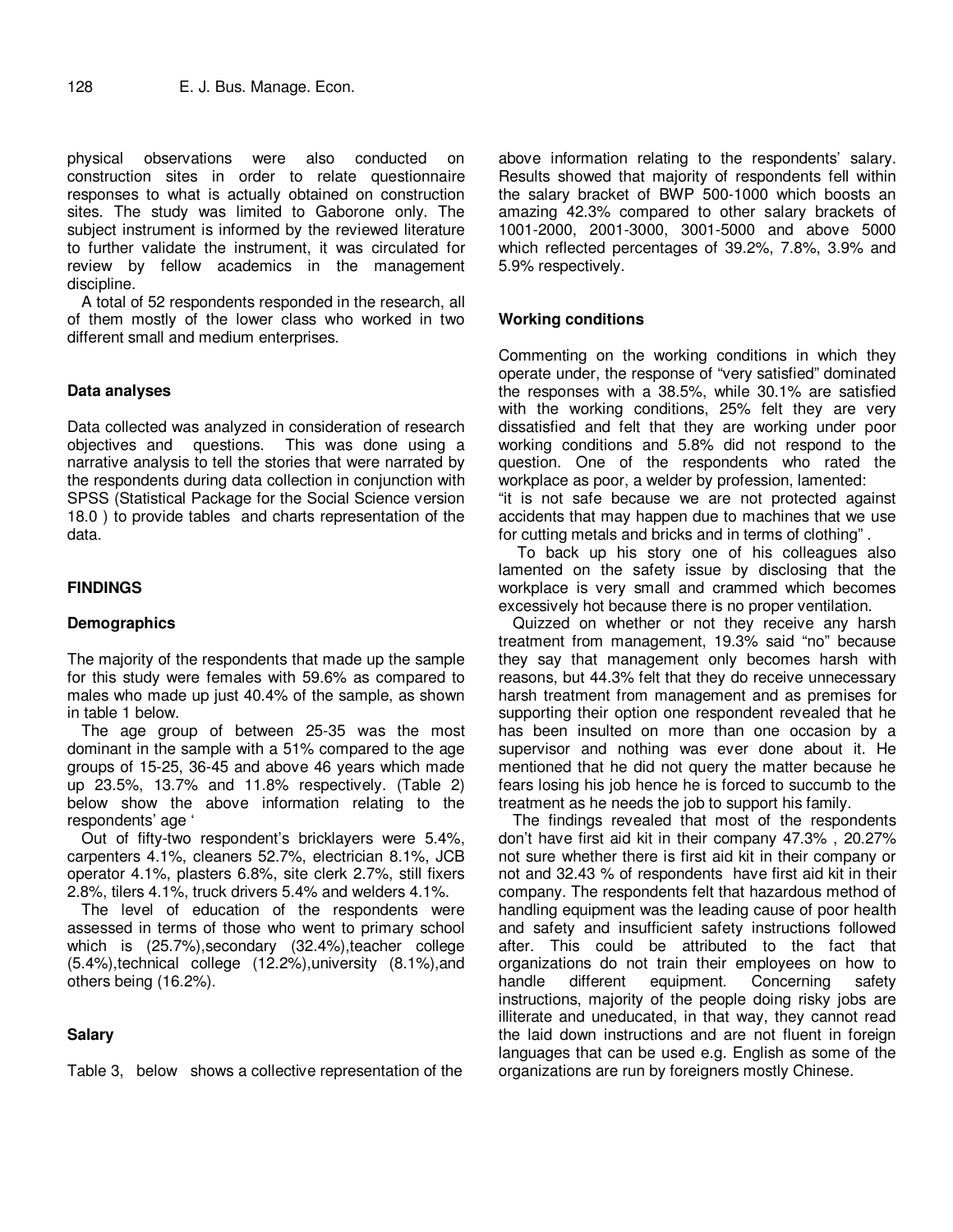| valid | frequency | percent | Valid percent | <b>Cumulative percent</b> |
|-------|-----------|---------|---------------|---------------------------|
|       | 21        | 40.4    | 40.4          | 40.4                      |
| 2     | 31        | 59.6    | 59.6          | 100.0                     |
| total | 52        | 100.0   | 100.          |                           |

**Table 1:** sex of respondent

#### **Table 2:** Age of respondent

|         |              | <b>Frequency</b> | <b>Percent</b> |       | <b>Valid Percent Cumulative Percent</b> |
|---------|--------------|------------------|----------------|-------|-----------------------------------------|
| Valid   | $15 - 25$    | 12               | 23.1           | 23.5  | 23.5                                    |
|         | $25 - 35$    | 26               | 50.0           | 51.0  | 74.5                                    |
|         | 36-45        | 7                | 13.5           | 13.7  | 88.2                                    |
|         | 46 and above | 6                | 11.5           | 11.8  | 100.0                                   |
|         | Total        | 51               | 98.1           | 100.0 |                                         |
| Missing | 9            |                  | 1.9            |       |                                         |
| Total   |              | 52               | 100.0          |       |                                         |

**Table 3:** Monthly income

|       |                                      | <b>Frequency</b> | Percent |       | <b>Valid Percent Cumulative Percent</b> |
|-------|--------------------------------------|------------------|---------|-------|-----------------------------------------|
| Valid | P500-P1000                           | 22               | 42.3    | 42.3  | 42.3                                    |
|       | P <sub>1001</sub> -P <sub>2000</sub> | 21               | 40.4    | 40.4  | 82.7                                    |
|       | P2001-P3000                          | 4                | 7.7     | 7.7   | 90.4                                    |
|       | P3001-P5000                          | 2                | 3.8     | 3.8   | 94.2                                    |
|       | Above P5000                          | 3                | 5.8     | 5.8   | 100.0                                   |
|       | Total                                | 52               | 100.0   | 100.0 |                                         |

52% of the respondents suggested that safety training and education workshops, if they were conducted to raise the awareness on health and safety could be used as an intervention method to reduce the practices of poor health and safety in their companies because when employees and employers are involved in workshops they can be able to express their concerns on how to improve health and safety in the organization.

# **Trade union and pay**

Commenting on their union membership status the response of "no'' dominated the responses with a 82.7%, while 15.4% are members and 1.9% did not respond to the question.

The fear of losing jobs by workers and their inability to afford union fees because they are being paid close to nothing poses a major challenge for trade unions seeking to organize and defend workers. Employers know this, and take advantage of it by looking for a flexible, compliant workforce who will not question his/her employers. The minimum wage must cover the living expenses of the employee and his/her family members. Moreover it must relate reasonably to the general level of wages earned and the living standard of other social groups, but practically that is not the case as companies tend to pay their workers low wages . The researchers came to a conclusion that construction companies do not provide liveable wages to their employees' as majority of the respondents that took part in the study indicated that they earn a salary/ wage of between BWP 500-1000 and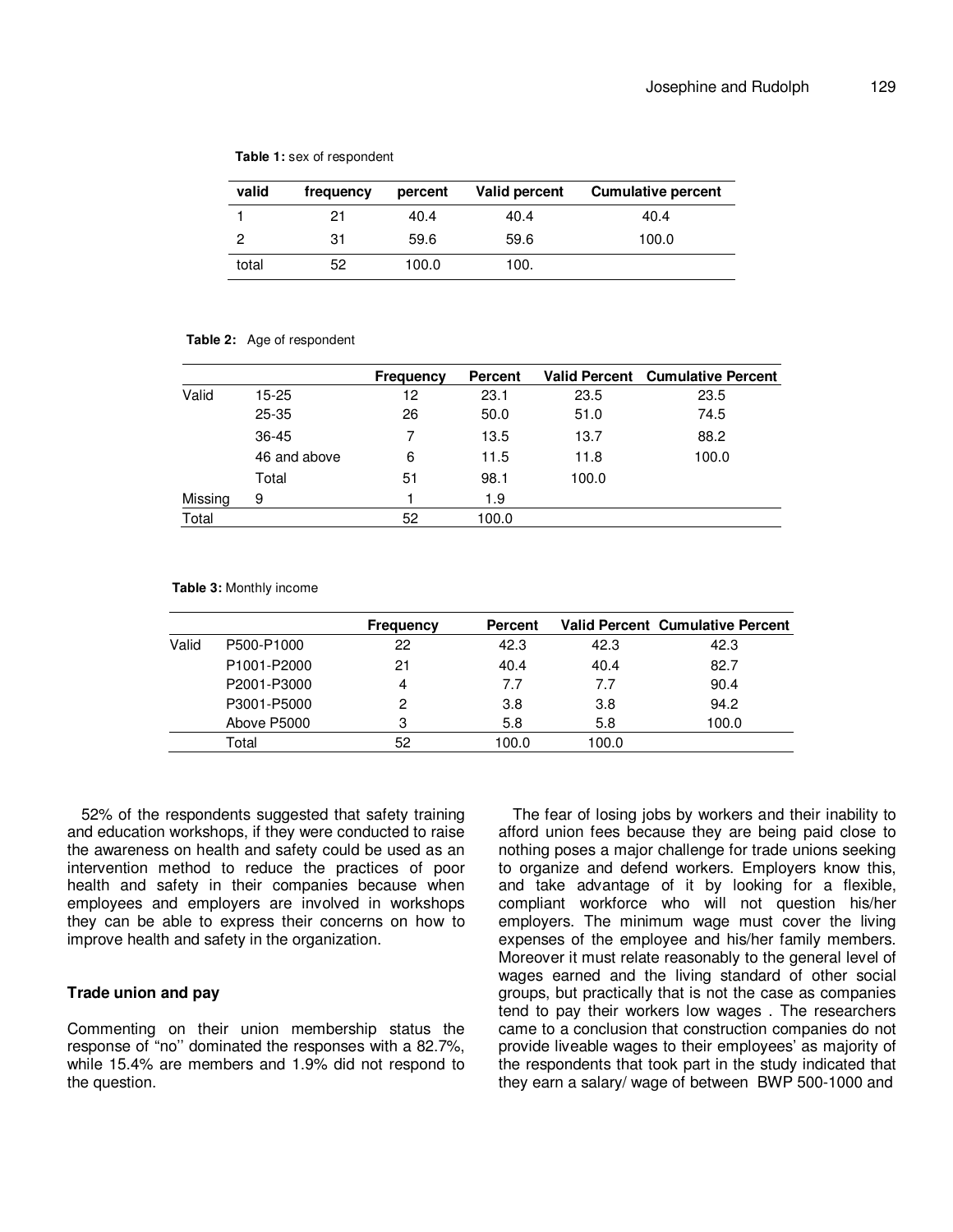when looking at this wage scale it cannot at all meet the basic needs considering the current cost of living that is on the rise.

# **DISCUSSION**

Health and safety are important factors that many organizations should provide to all of their employees if the management wants to be successful. Poor health and safety occurs to different workers especially those working in unfavorable conditions like in construction companies because these employees usually are ignorant about their safety rights, don't have trade unions to represent their needs in work places.

From the study ,it was learned that poor health and safety practices is a problem to employees in many organizations, especially foreign owned companies that are only doing certain projects temporarily. The data collected indicated that because of only caring about the organization success and ignoring employees' health and safety, most employees experienced low productivity in doing their work and some left before the agreed time. If workers' health is ignored and them only be regarded as machine for production, whatever work is done, less effort would be put, resulting in poor quality work e.g. buildings that would collapse and kill a lot of people as is usually the case with other buildings of poor quality or companies if doing their construction in a contract (for an agreed time) ending up not finishing in the agreed time.

Ragin (2007), argued that safety and health professionals cannot do their jobs effectively without cooperation and day to day assistance of first line supervisors. According to him, providing a safe and healthy workplace for employees, supervisors and safety professionals must be partners. Supervisors should be assigned responsibility for the work environment and for the safety of employees in their units. Therefore, safety and health professionals should be readily available to help.

Despite positive statistics which indicates rising employment, in real terms however the quality of life for the workers has not profoundly changed. This is true especially for the developing nations (Diekie, 2003) and to a lesser extent in developed countries **(**Purcell, 1996). The main challenge is how organizations can use human resource development strategy to create decent paying and fulfilling jobs. It is evident from our study that the level of pay is very low in the small and medium enterprises sector.

Based on the responses submitted by the respondents, the researcher can conclude that due to lack of unionism

by employees this has resulted in poor working conditions, low pay and insecure employment. Therefore it can be deduced that indeed the respondents felt that the organizations which they work for do not comply with the labor laws in the country, in that they are subjected to long working hours which means they exceed normal working hours thus under normal circumstances they should be paid for the extra hours worked which is not a reality in the construction sector that were surveyed and this amounts to exploitation of workers (Weymes 2005). And the above sentiments were also shared by the parliamentary labour committee:

The parliamentary labour relations committee has expressed concern that most Batswana are oblivious of their rights as workers. When addressing a press conference in Gaborone, the committee chairperson, said employees must be taught about labour laws and their their rights. He stated that as a labour relations committee, they had been conducting a consultative tour around the central and northern parts of the country. He said the committee also addressed workers grievances and labour relations issues with the mines, farms and lodges. The committee also observed that there was still low level of understanding of existing labour laws by the employers and employees.

The committee chairperson who is also a member of parliament said the committee had also observed that incidences of employers deducting money from workers' salaries without their consent were rampant. He stated that they also realized that there were no employment record from some companies and some employers were not complying with tax obligation. "We have realised that there are some expatriates who are working without residents and work permits, In some industries some workers are employed on one month contracts and this disadvantages them as they cannot borrow money from commercial banks," he said. He concluded that the committee was concerned by the protracted labour disputes even when there was legitimate expectation by employees Kehakgametse,2010)

#### **Conclusion**

It should be a legal requirement for all businesses in Botswana to consult with employees on workplace health and safety which may affect them in the workplace. This requirement should be contained in Factories Act 1973 as a 'Duty to Consult'.

The best outcomes in Occupational Health Safety come when employees are involved in the process.